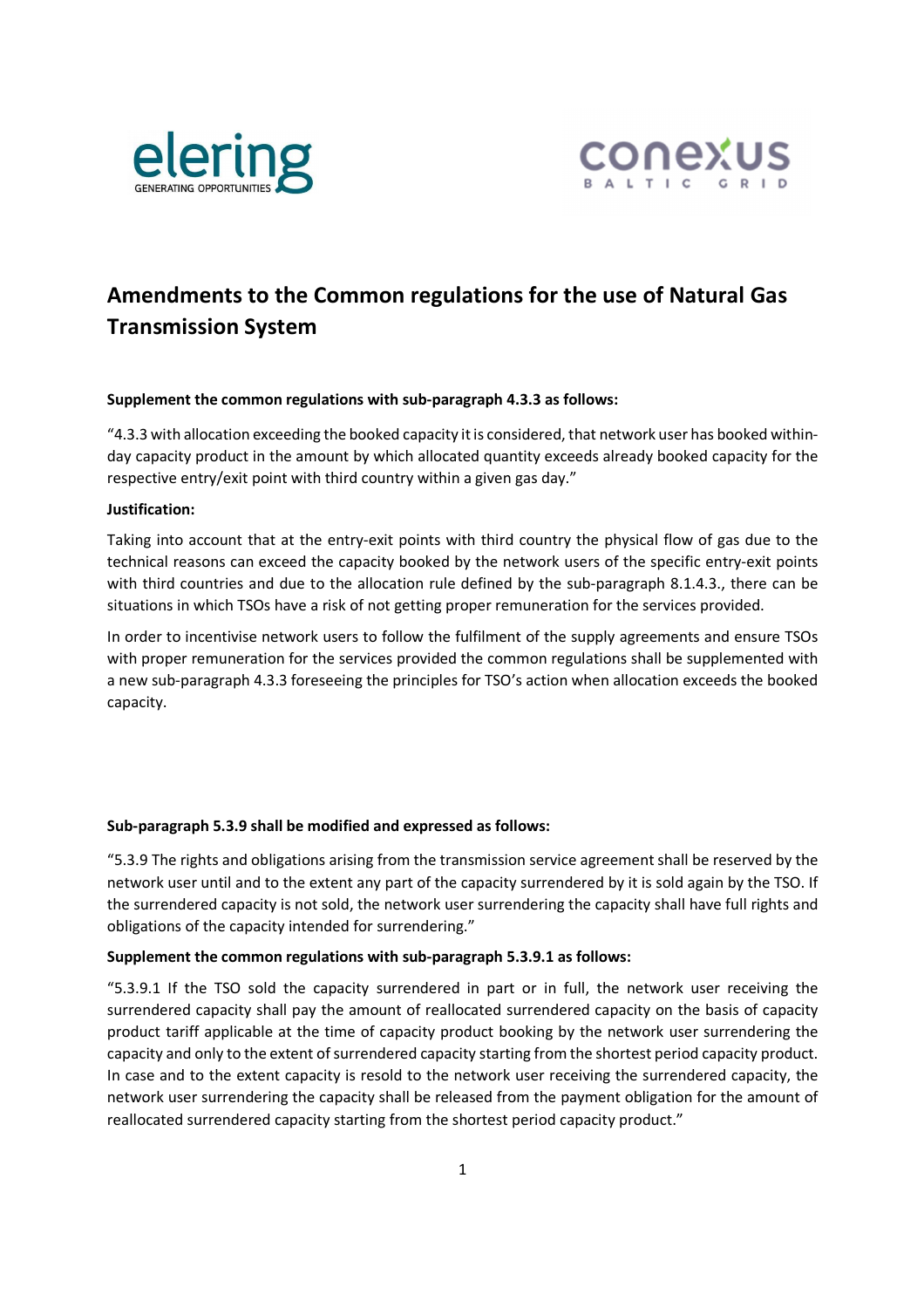



## **Justification:**

Changes are required for clarification of the rules of capacity surrendering and remuneration of network user for surrendered capacity. Proposed mechanism foresees surrendering to start from the shortest period capacity product (day-ahead) to the longest period capacity product, remunerating network user according to the tariff of the capacity product surrendered. For example, if network user has day-ahead and monthly capacity product valid for the specific day on which capacity surrendering is performed, firsthand the capacity of day ahead product can be surrendered and only then the capacity of the monthly product for a specific day can be surrendered. Remuneration for the surrendered monthly capacity will be calculated proportionally to the number of the days and capacity surrendered:

$$
R_p = \sum_{i=1}^p \frac{T_p}{p} \times QS_d(i)
$$

where:

 $R_p$  – remuneration for the specific surrendered capacity product, EUR;

 $T_p$  – tariff applicable to specific capacity product, EUR/MWh/d/period;

p – length of the period of the use of the capacity product, days;

 $QS_d(p)$  – capacity of the specific capacity product surrendered at specific gas day, MWh/d

#### **Sub-paragraph 7.10.3.3 shall be modified and expressed as follows:**

"7.10.3.3 in the case of accepting the nomination or re-nomination would change the confirmed nominations on the hours of the gas day already passed."

#### **Justification:**

According to the current edition of the sub-paragraph network user has the rights at the last renomination cycle for the gas day D to submit renomination, changing the value for the whole gas day. Such practice could create implied negative flows at entry/exit points where in case of utilisation close to maximum technical capacity it can increase risk of interruption and necessity for TSO to rearrange the flows in opposite direction. At the same time such practice would increase the uncertainty for calculation of the required balancing actions and risk of execution of unjustified balancing actions performed by TSO before receptions of such renomination, influencing the overall neutrality charge.

Article 17(1)(a)(iii) of Commission Regulation (EU) No 312/2014 of 26 March 2014 establishing a Network Code on Gas Balancing of Transmission Networks (BAL NC) establishes the right of a transmission system operator to reject nomination or re-nomination no later than two hours after the nomination deadline or the beginning of the re-nomination cycle in case the acceptance of the daily nomination or re-nomination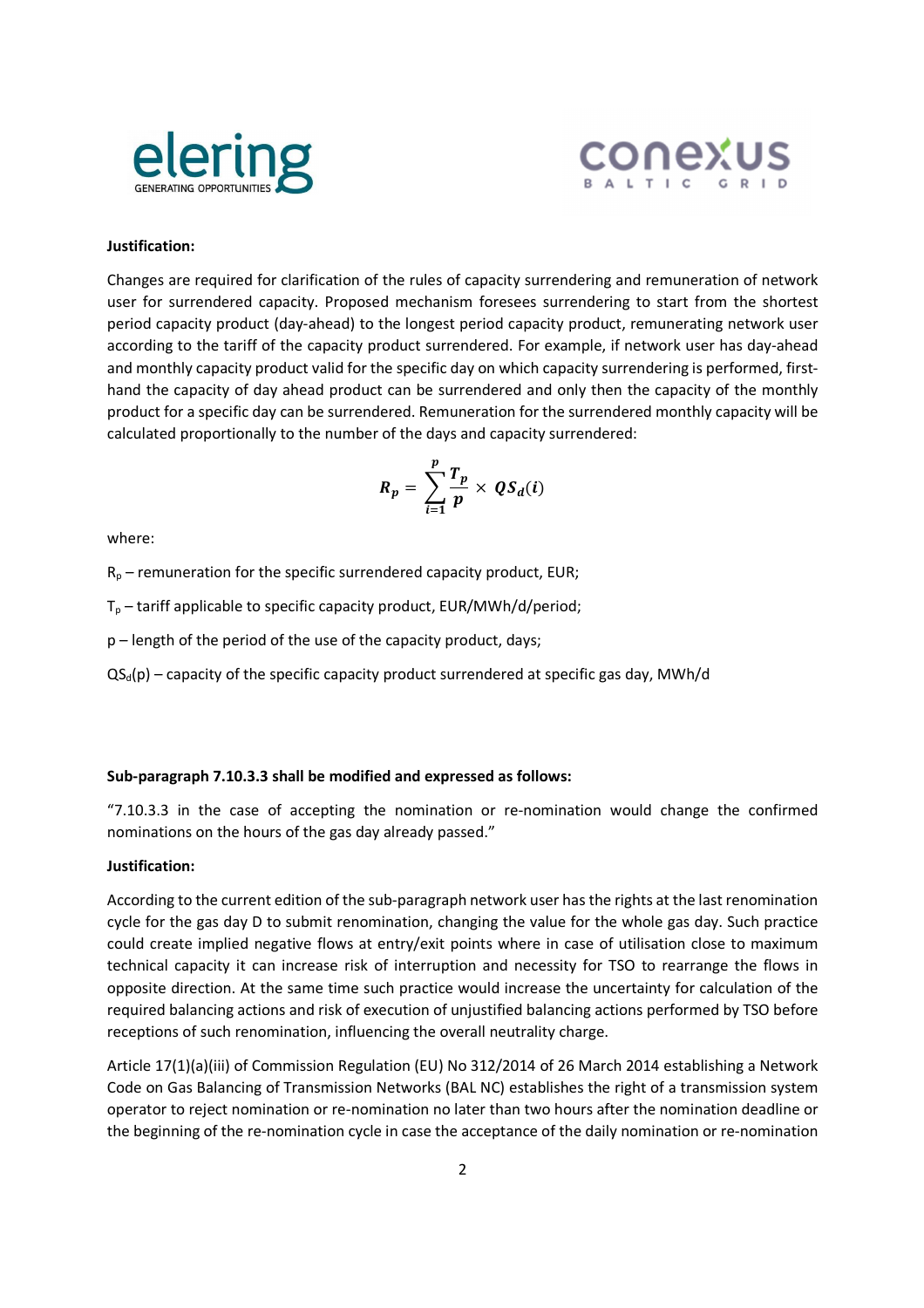



would result in a negative implied nomination flow rate. Whereas Article 17(1)(b)(ii) of BAL NC grants the transmission system operator a right to reject a re-nomination no later than two hours after the beginning of the re-nomination cycle in case the acceptance of the hourly re-nomination would result in an expected gas flow change before the end of the re-nomination cycle.

Besides, Article 7.2 of Gas transmission rules of Gasgrid Finland allows to renominate only for the remaining hours of the gas day, the existence of non-compatible re-nomination rule for the gas market creates unjustified complexity for market participants. It is line with common practice applied by the other EU TSOs.

# **Supplement the sub-paragraph 8.1.4.3 after the word "measured" with the word "daily" and after the words "nominated gas quantity" with the words "for the day":**

"8.1.4.3 if there is no agreement establishing operational balancing account TSO shall allocate the difference between the nominated flow and the measured daily quantity pro-rata to nominated gas quantity for the day of all network users proportionally unless proven by terms of delivery agreement to have fixed agreement for the relevant period. Allocated gas quantity shall not exceed flexibility limits specified in network user's flexible delivery agreement."

## **Justification:**

Daily allocation is proposed at 3<sup>rd</sup> country entry-exit points because of following reasons:

Monthly allocation of differences makes balancing action forecasting and acting feasible only closer to end of month due the fact that allocation is not final and will change at the end of month, depending on physical flow. At the same time TSOs have to execute balancing actions in situation when reliability of flow mainly depends on supplier's ability to supply gas. It logically would lead to execution of balancing actions closer to end of month (because of better forecast closer to end of month), but, as TSOs are responsible for stable and integral operations of transmission system and natural gas prices can change rapidly, TSO balancing expenses can be influenced drastically, eventually translating into increased neutrality charge paid by all system users of Common balancing zone (i.e. the lack of gas from 3<sup>rd</sup> country point will be paid for by all network users of the Common balancing zone). Daily measured allocation would allow for clear daily balancing actions, with network user imbalance price correlation with the supply/demand situation on the market.

## **Sub-paragraph 12.3 shall be modified and expressed as follows**:

"12.3 The network users are invoiced for capacity products in conformity with the tariffs of the transmission system services, which have been specified in accordance with the procedures laid down in the national law, where the TSO has its registered office."

# **Justification:**

The processes of booking of transmission system capacity and actual use of booked capacity are independent processes. The mutual obligations stemming from the act of booking of the capacity are effectively created with the capacity booking request confirmation sent to network user by the TSO. It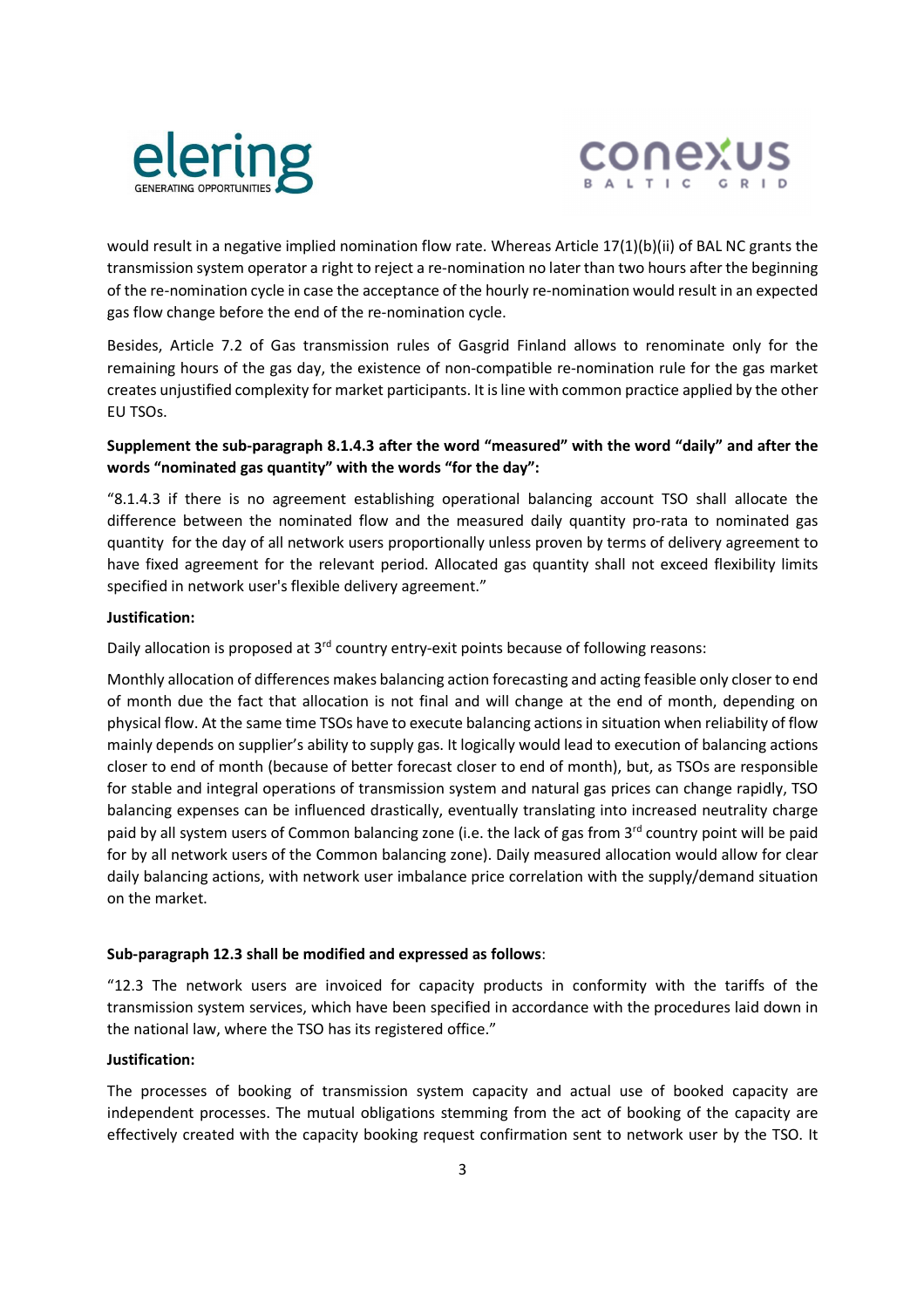



eventually means that TSO takes upon guaranties towards system user to ensure system services in the booked amount and that such capacity will not be allocated to any other system user starting from the time of booking request confirmation till the end of the booking window for the specific capacity product. Common rules foresee no limits for secondary capacity trading and if the obligation to pay for capacity is tied to the time of the actual use of specific capacity product, it creates option for capacity hoarding and targeted behaviour of capacity booking for arbitrage on the secondary market if some market metrics would identify potential scarcity of capacity at a specific entry-exit point.

#### **Sub-paragraph 15.1 shall be modified and expressed as follows:**

"15.1 The transmission service agreement may be amended upon the written consent between the TSO and the network user, insofar amendments to the transmission service agreement do not contradict the Regulation, or on another basis set out in the legislation."

## **Sub-paragraph 15.2 shall be modified and expressed as follows:**

"15.2 The Regulation may be amended or repealed, as applicable, after consultation of the public and coordinated approval by and between the national regulatory authorities of the common balancing zone, and such amendment or repeal shall automatically apply to the transmission service agreement as of the moment such amendment or repealed Regulation has become effective."

**Supplement the sub-paragraph 18.3 after the words "liquefaction activities" with the words "and the other TSO of the common balancing zone"** 

**Replace in sub-paragraph 1.3.2 word "Izborsk" with the word "Luhamaa"** 

**Delete in sub-paragraph 2.19 the words "period of"** 

**Delete in sub-paragraph 2.20 the words "period of"** 

**Sub-paragraph 7.1.4 shall be modified and expressed as follows:** 

**"7.1.4 For entry and exit points referred to in sub-paragraph 4.2 of the Regulation nomination is considered as application for implicit capacity allocation and capacity is allocated based on confirmed quantity."** 

**Sub-paragraph 7.1.4.1 shall be deleted** 

**Replace in sub-paragraph 7.2 the number "1.4" with the number "1.3"** 

**Replace in sub-paragraph 7.9.4 the number "7.11" with the number "7.12"** 

**Supplement the sub-paragraph 8.1.4 after the words "third countries" with the words "or exit points to third countries"**